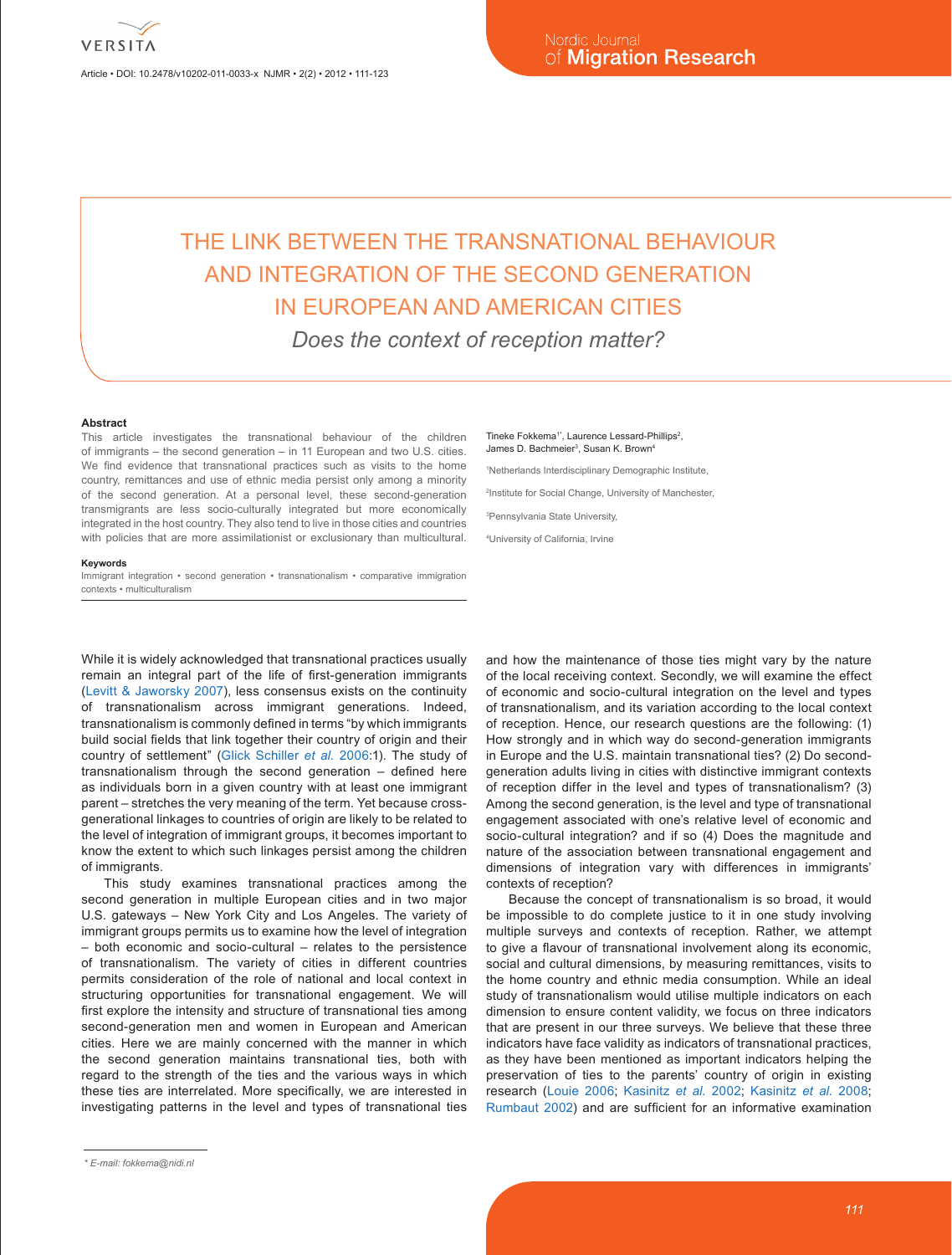of the relationship between transnationalism and host-country integration. In fact, they seem particularly useful for examining the persistence of transnationalism across multiple countries and immigrant groups.

### **1 Background**

At least part of the uncertainty over the persistence of transnationalism into the second generation centres on different views about what level of involvement constitutes a "transnational" ([Lee 2008\)](#page-11-3). For instance, some believe that transnationalism continues across generations because later generations often live within a transnational social field. Immigrants' children are brought up in households where "social remittances" (ideas, norms, practices and identities) are present on a daily basis. They often marry someone from the same ethnic group; they are likely to participate in organisations of ethnic signature; they feel a sense of belonging to more than one nation or identify beyond national boundaries (such as religious identity); and so on ([Eckstein & Barberia 2002](#page-11-4); [Espiritu 2003](#page-11-5); [Foner 200](#page-11-6)5; [Fouron & Glick Schiller 2002](#page-11-7); [Pries 200](#page-12-3)5). Others argue that it is precisely because of the predominance of these more local-host, emotional and symbolic ties to the country of origin that one may expect transnationalism to decline rapidly among immigrants' descendants [\(Alba & Nee 2003](#page-11-8); [Portes](#page-12-4) *et al.* 2009; [Zhou 1997](#page-12-5)). To address the deadlock between the two sides, new terms reflecting different subtypes of transnationalism and transmigrants have been introduced over time. As an example, to distinguish individuals who retain complex ties with people and institutions in the homeland from those who participate in more attenuated transnational practices, Levitt and colleagues use the terms "comprehensive" and "selective" transnationalism ([Levitt](#page-12-6) *et al.* 2003: 570). Moreover, they compare people who are "intensively transnational" with those whose transnational practices are "periodic" or "occasional".

Scholars also disagree over the relationship between "host" country integration and "origin" country orientation. Assimilation theorists ([Gordon 1964](#page-11-9); [Warner & Srole 194](#page-12-7)5) predict a negative association between the two. Immigrants and their descendants will gradually assimilate into the mainstream way of life, from which a decline in transnational ties will follow. Conversely, the maintenance of economic, cultural and social ties with the origin country represents a manifestation or logical outflow of their inability or unwillingness to integrate. Others believe that integration and maintaining transnational ties are rather complementary, at least so in the case of economic integration; being economically successful increasingly enables immigrants to maintain ties with the origin country, such as through remitting money, setting up enterprises, visiting family and civic participation in origin countries. Some empirical studies support this latter prediction. Portes [\(199](#page-12-8)9) asserts that transnational orientations and activities are generally positively associated to integration of both parents and their children, and can facilitate successful adaptation by providing opportunities for economic mobility and (transnational) entrepreneurship (see also [Granovetter 199](#page-11-10)5; [Portes](#page-12-9) *et al.* 2002). In the studies of Taylor [\(199](#page-12-10)9) and Van Dalen *et al.* ([200](#page-12-11)5), remittances appear to increase with immigrants' wages and employment, respectively. Guarnizo *et al.* [\(2003](#page-11-11)) find that increased education of immigrants increases political participation in receiving and origin countries. Hence, there are ways in which integration in the economic spheres can be positively related to transnational behaviour, with quite distinct end products. Socio-cultural integration may operate differently. While one would not expect an immigrant group that is socio-culturally assimilated to the host country to maintain many transnational practices, an immigrant group may be able to straddle the cultures of both countries and still feel reasonably integrated so long as the host country is receptive to multiculturalism.

Insight into above-mentioned transnational issues, however, is far from complete. This partly has to do with the method and scope of prior research. The majority of previous studies have been qualitative in nature (ethnographic studies) and primarily focused on specific aspects of transnationalism among (a particular group of) first- and/or second generation immigrants. Lacking is a body of empirical research that uses population-based survey data in order to estimate the prevalence of transnational engagement among the adult children of immigrants (for exceptions see [Kasinitz](#page-11-1) *et al.* [2002](#page-11-1) and [Rumbaut 2002\)](#page-12-2). Consequently, hypotheses emerging from ethnographic fieldwork on the second-generation concerning the relationships between context of reception, incorporation and transnational engagements remain untested.

Perhaps even more important is the predominance of North American studies on the transnational lives of second-generation immigrants and the national scope of the few European studies, despite calls of pioneering migration researchers for more crosscountry comparisons [\(Levitt & Jaworsky 2007](#page-12-0); [Portes 199](#page-12-8)9). This is a severe deficiency, as great differences exist in the migration history and main immigrant groups between and within the countries and cities of Europe and the U.S., respectively. Moreover, states are critical actors in shaping the options for transnational behaviour ([Waldinger & Fitzgerald 2004](#page-12-12)). The distinction between countries with a multicultural tradition (e.g. the U.S.<sup>1</sup> and Sweden) and those characterised by policies of differential exclusion (*e.g.* France) or assimilation (*e.g.* Germany), seems to be relevant in this respect [\(Castles & Miller 200](#page-11-12)9). In countries with a predominantly multicultural approach, neither economic nor socio-cultural integration is necessary for immigrants to enjoy the same individual rights as the host population, including access to welfare state benefits and services. Moreover, as cultural diversity is respected and the identity of immigrant communities is protected in these countries, maintaining strong transnational ties is not an impediment for societal engagement and integration. This stands in sharp contrast with countries with a differential exclusion or assimilation approach, where giving up their interest in the country or origin, culture, language and customs, and adopting the mainstream ones are prerequisite for labour force participation, which in turn, gives access to welfare and other rights. In other words, both the material and non-material costs of maintaining transnational ties are higher and integration and transnationalism may be more strongly related to one another in the countries with the latter policy than in countries with a more multicultural approach.

Given the above, we hypothesise that although transnational behaviour is present among a non-negligible part of the secondgeneration (H1), it is:

H1a: rather selective than comprehensive (*i.e.* including only a few transnational aspects rather than the whole range of aspects under study); and

H1b: less pronounced in cities with a predominant differential exclusion or assimilation approach than in cities with a more multicultural approach.

With regard to the effect of economic and socio-cultural integration on the level and types of transnationalism, and its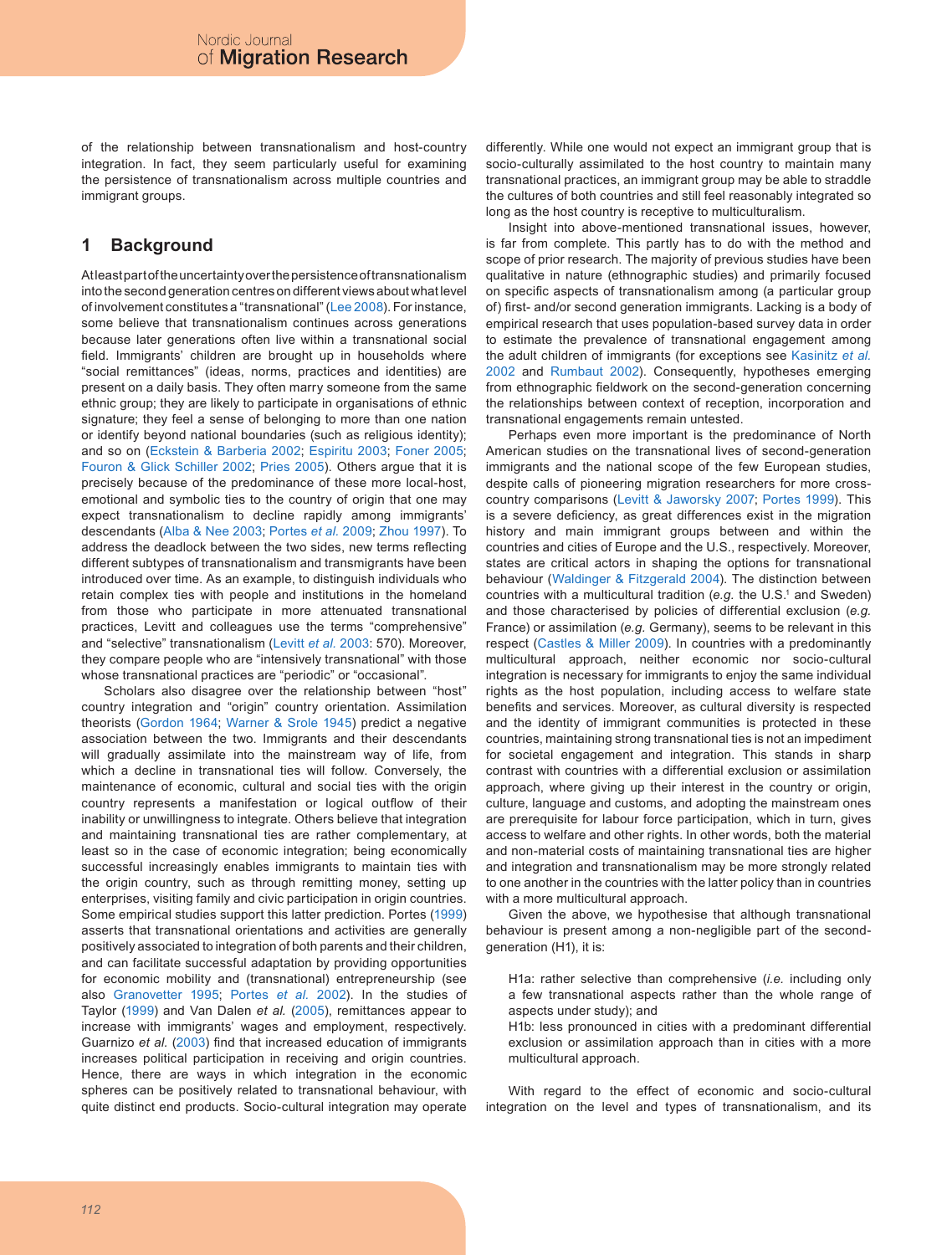variation according to immigrant contexts of reception, we expect the level and types of transnational behaviour among the second generation to be negatively related to the level of integration (H2), but that:

H2a: this relationship will be much less pronounced (and perhaps even reversed) in the case of economic integration, since one cannot send remittances without having money to remit; and

H2b: these tendencies will be more pronounced in cities with a predominant differential exclusion or assimilation approach than in cities with a more multicultural approach.

## **2 Data**

To test these hypotheses, we used three major surveys of the adult children of immigrants carried out in cities across Europe and counties in the greater New York and Los Angeles metropolitan areas: The Integration of the European Second Generation (TIES; Crul *et al.* [2012\)](#page-11-13), the Immigrant Second Generation in Metropolitan New York (ISGMNY; [Kasinitz](#page-11-2) *et al.* 2008) and the Immigration and Intergenerational Mobility in Metropolitan Los Angeles (IIMMLA; [Rumbaut](#page-12-13) *et al.* 2004).

The TIES survey, covering 15 European cities in eight countries<sup>2</sup>, focused on the lives of second-generation young adults of Turkish, Moroccan and former Yugoslavian descent compared with the ones of the majority population (*i.e.* native-born individuals with nativeborn parents – the comparison group). The countries and cities were selected on the basis of ethno-racial segregation and contrasting immigration, naturalisation and (local) integration policies so that respondents would reflect a wide spectrum in policy contexts. The immigrant group(s) included in city-specific samples varied by aggregate, usually depending on the predominant group(s) in the individual countries. Turks and Moroccans are the target groups in the Netherlands and Belgium; Turks and former Yugoslavs are the target groups in Germany, Austria and Switzerland; Turks are the target group in France and Sweden; and Moroccans are the target group in Spain.

Cross-section surveys were conducted using various means of sampling and interviewing methods. Despite difficulties in sampling the target group in some countries, 9,771 individuals aged 18–35 were sampled and interviewed between 2006 and 2008. The targeted sample size was 10,000, or 250 respondents per citygroup. Response rates varied by city-group: close to 22% in the German cities for the second generation of former Yugoslavian descent; close to 50% in the Swiss cities for both second-generation groups in question; and close to 70% in Linz for the second generation of Turkish descent. Even if quite low in some instances, these response rates appear to be similar to those found in other surveys of respondents of immigrant origin and do not appear to be a big source of bias (for more details, see Groenewold & Lessard-Phillips 2012). The analyses presented in this article do not include the comparison groups and exclude the samples collected in Spain and Belgium due to incomparable education data and restricted access to the data, respectively, yielding an analytical sample of 4,486 observations across 11 cities in six countries. The sample is further reduced to 3,641 because of missing values on relevant variables. Post-stratification weights were created based on the age-sex distribution of the groups at the city level and are used in the analyses.

The ISGMNY telephone survey, carried out between 1998 and 2000, is a representative sample of 3,415 adults aged 18–32 years, residing in ten New York and New Jersey counties<sup>3</sup> in the greater New York metropolitan area. ISGMNY oversampled the adult children of the largest immigrant groups in New York: Colombians, Ecuadorans, Peruvians, Chinese, Dominicans, Puerto Ricans,4 West Indians and Russian Jews. The final response rate of the survey was 53.2%. Unlike the European (TIES) dataset, the New York sample did not restrict itself to the second generation. Besides those born in the United States to parents who migrated after 1965, foreign-born children of immigrants who arrived the United States up to 12 years of age and grew up in the United States (the so-called 1.5 generation), were also included in the survey. Like the TIES data, ISGMNY also contains two comparison groups consisting of  $3<sup>rd</sup>$ + generation whites and blacks, respectively, in the same age range. Our analyses, however, are restricted to the 2<sup>nd</sup> generation sample (N = 1,545), consisting of 1,372 adult children of immigrants after listwise deletion of observations with missing data on relevant variables. This sample was weighted so that each immigrant group was proportional to its share of the total New York metropolitan population.

The IIMMLA project included a survey of a representative sample of adults, aged 20–40 years in the five-county region of the greater Los Angeles metropolitan area, that is, Los Angeles, Orange, Riverside, San Bernardino and Ventura. The telephone survey was carried out in 2004, and included an oversample of the 1.5/2nd generation adults from six national-origin groups that comprise the bulk of the immigrant population in Los Angeles – Mexicans, Salvadorans/Guatemalans, Chinese, Koreans, Vietnamese and Filipinos. In addition, IIMMLA includes two residual 1.5/2<sup>nd</sup> generation groups – all "non-white" persons with a national-origin other than one of the six largest immigrant groups and persons of other background identified as non-Latino and white  $-$  and two  $3<sup>rd</sup>$ + generation non-Latino white and black comparison groups. In total, 4,655 survey interviews were completed and the response rate was 55.6%. For this study, we limit our analysis to the sample of  $2^{nd}$  generation adults (N = 2,083), and after listwise deletion of all observations with missing data on relevant variables, the final analytical sample includes 1,818 2<sup>nd</sup> generation adults in Los Angeles. Analyses conducted subsequent to the collection of both the IIMMLA and ISGMNY surveys found only negligible differences between the respective samples and independent Census estimates with respect to age, gender and race/ethnicity.

To conduct the analyses the selected European countries samples were merged into one data set and New York and Los Angeles were merged into a second data set. The two data sets were analysed separately as the indicators of transnationalism and the measures of several independent variables were scored differently, making pooling of the European and U.S. data questionable. Given the emphasis on the impact of policy regime, the participating European countries<sup>5</sup> with a more multicultural approach (Sweden and the Netherlands) were distinguished from those with a more differential exclusionist or assimilation approach (Austria, Switzerland, Germany and France).

Despite the fact that New York and Los Angeles are today two of the largest immigrant gateways in the world, meaningful distinctions can be drawn between them owing to the broad consensus among scholars that New York is a uniquely welcoming receiving context for immigrants [\(Foner 2007](#page-11-14); [Waldinger 199](#page-12-14)6). Several reasons have been advanced for this including New York's long history of receiving immigrants, the city's rich cultural diversity, generous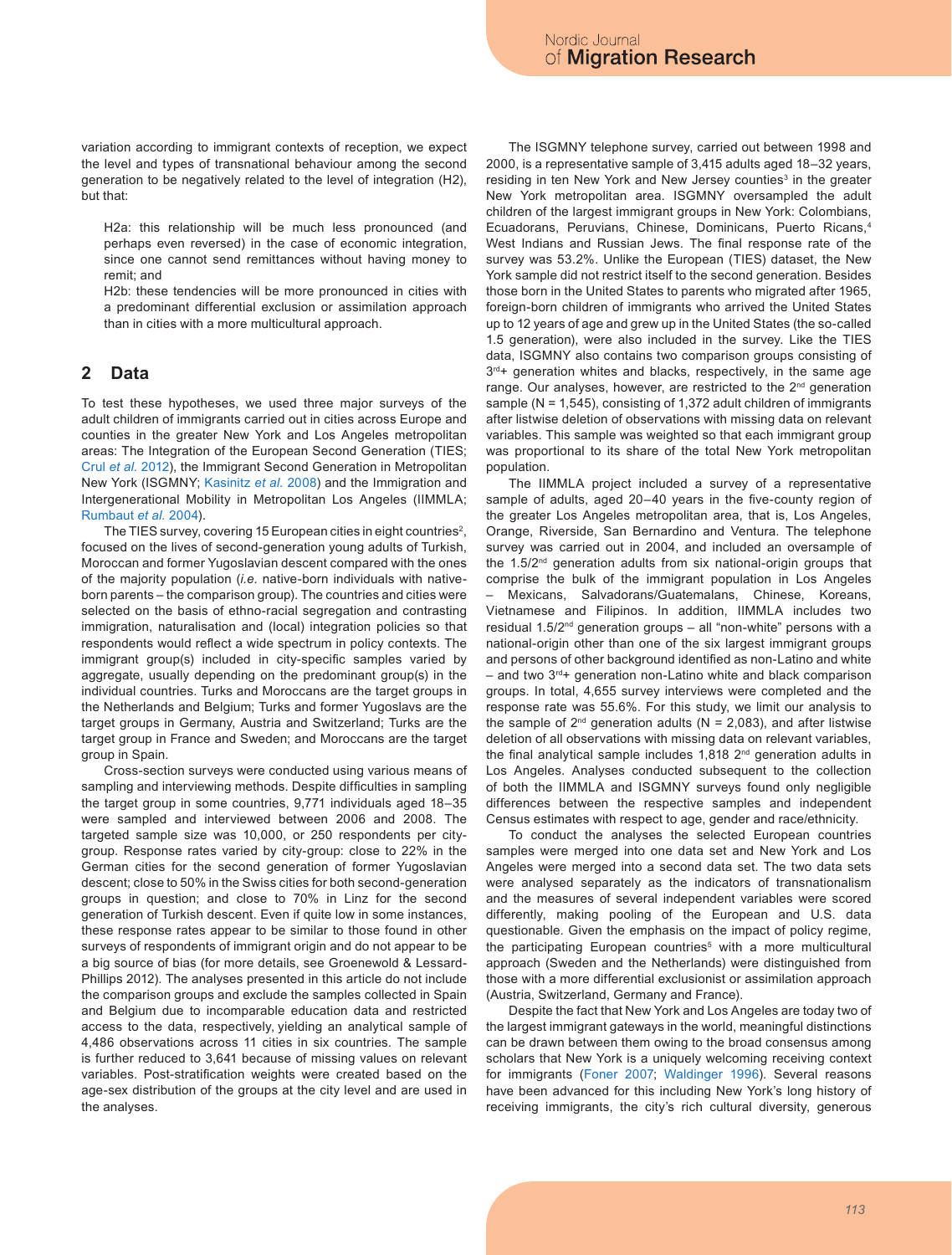local social policies and programmes, and its system of ethnic politics and ethnic-specific institutions ([Glazer & Moynihan 1970](#page-11-15)). Recent research using TIES, ISGMNY and IIMMLA has shown that second-generation adults in New York enjoy more integration pathways and higher levels of integration than their counterparts in Los Angeles and the same holds when comparing cities with multicultural incorporation regimes in Europe to those with more assimilationist-focused reception policies ([Bean](#page-11-16) *et al.* 2010).

#### **3 Indicators of transnationalism and integration**

Available information in the three surveys was compared in order to derive a set of indicators of transnationalism and economic and sociocultural integration that are as much as possible similar in content, if not in scale, across the surveys, using indicators outlined by current research. The total set of European and American indicators used to derive our measures of transnationalism and integration are described below. Descriptive statistics of the transnationalism indicators are reported within each type of reception regime, and for Europe and the U.S. as a whole, in Table [A](#page-9-0)1 in the appendix.

### *3.1 Transnationalism*

The TIES-survey included a number of questions aimed at capturing respondents' attachments to their parents' country of origin. With regard to economic ties, the respondents were first asked whether they had sent money to the country of birth of their parents in the past five years. Those who did so were subsequently asked about the amount of remittances (in classes, from less than 500 Euros to more than 2,000 Euros). Based on this information, the variable "remitting" was created, ranging from 0 (no remittances) to 4 (more than 2,000 Euros). Insight into social ties was gathered by asking the respondents how many times they visited their parents' country of origin in the last five years. The answers of the "visiting" question range from 0 (never) to 6 (several times a year). Finally, as a measure of cultural transnationalism, the respondents were asked whether they watched "ethnic media" (TV stations), with the answer categories: 0 = watching only survey country speaking stations, 1 = watching as much survey country as ethnic group speaking stations, 2 = watching mostly ethnic group speaking stations and 3 = watching only ethnic group speaking stations.

Three corresponding items measuring transnationalism were selected from both the IIMMLA and ISGMNY surveys. Both surveys asked second-generation respondents about the frequency with which they remitted money to their parents' home country. These variables were recoded so that they range from 1 (never) to 5 (weekly). The two surveys also asked about the number of visits made to parents' home country as an adult, and the recoded measure used in the analysis ranges from 0 (never) to 10 (ten or more visits). Finally, the measure of the frequency of exposure to ethnic-specific media ranges from 1 (never) to 5 (daily).

### *3.2 Integration*

The level of economic and socio-cultural integration at the individual level was derived from principal components analysis (PCA), a method allowing us to verify whether chosen indicators measure one underlying latent concept. PCA allows us to reduce data and focus on the impact of economic and socio-cultural integration *per se* rather than that of individual indicators. To ascertain the numbers of dimensions, we used an eigenvalue greater than 1.10 as a cutoff criterion ([Jolliffe 2002](#page-11-17)). The interpretation of the factor scores are as follows: the higher the factor score, the more the second-generation respondent was economically/socio-culturally integrated. Different indicators were used to construct the scores and are described below. The rationale behind the choice of indicators and construction of the scores is based on Bean *et al.* [\(2010\)](#page-11-16). The indicators showed that two clear latent variables were present, which correspond to the realms of economic and socio-cultural integration. The means of the factor scores for each type of reception regime, and for Europe and the U.S. as a whole, are shown in Table [A](#page-10-0)2 in the appendix.

#### *3.2.1 Economic integration*

In TIES, the following indicators were used to derive the level of economic integration of the respondents: (1) Education, measuring the respondents' highest level of educational attainment. National qualifications were transformed into harmonised educational codes, ranging from 0 (primary school graduation) to 4 (completion of tertiary school), in order to make educational attainment comparable across countries; (2) Occupational prestige, coded according to the International Socio-Economic Index (ISEI, range: 16–88; Ganzeboom & Treiman, [199](#page-11-18)6) of occupational status. For those not currently working, the mean ISEI-score by country of residence, immigrant group and gender was imputed; and (3) Perceived difficulties with income (*i.e.* to make ends meet). This was measured via a scale running from 0 (great difficulties with income) to 4 (comfortable). This subjective variable was chosen, given that the income variable in the TIES data was categorical (respondents were asked to indicate in which category their income falls rather than their exact income) and included many missing values.

In ISGMNY and IIMMLA, the level of economic integration was calculated slightly differently, using the following indicators: (1) Education, measured by years of schooling; (2) Whether the respondent had employer-provided health insurance (dichotomous variable); and (3) Personal income, measured by the natural log of annual individual income.

#### *3.2.2 Socio-cultural integration*

In TIES, the level of socio-cultural integration was constructed using the following variables: (1) Self-measured proficiency in the language of parents' country of origin, ranging from 0 (excellent) to 5 (bad); (2) Use of the language of parents' country of origin in family setting, running from 0 (always using the language of parents' country or origin) to 1 (always using the language of the country of residence)<sup>6</sup>; and (3) Frequency of religious attendance, running from 0 (one or more times a week) to 4 (never).7

In ISGMNY and IIMMLA, the level of socio-cultural integration was calculated using the following indicators: (1) A dummy-coded variable indicating one's acceptance of exogamous marriage (*i.e.* the respondent did not agree with the statement that people should marry within their own ethnic group); (2) Language loss: whether the respondent did not speak the parents' native language well (dummy-coded); (3) Use of language at home: whether English was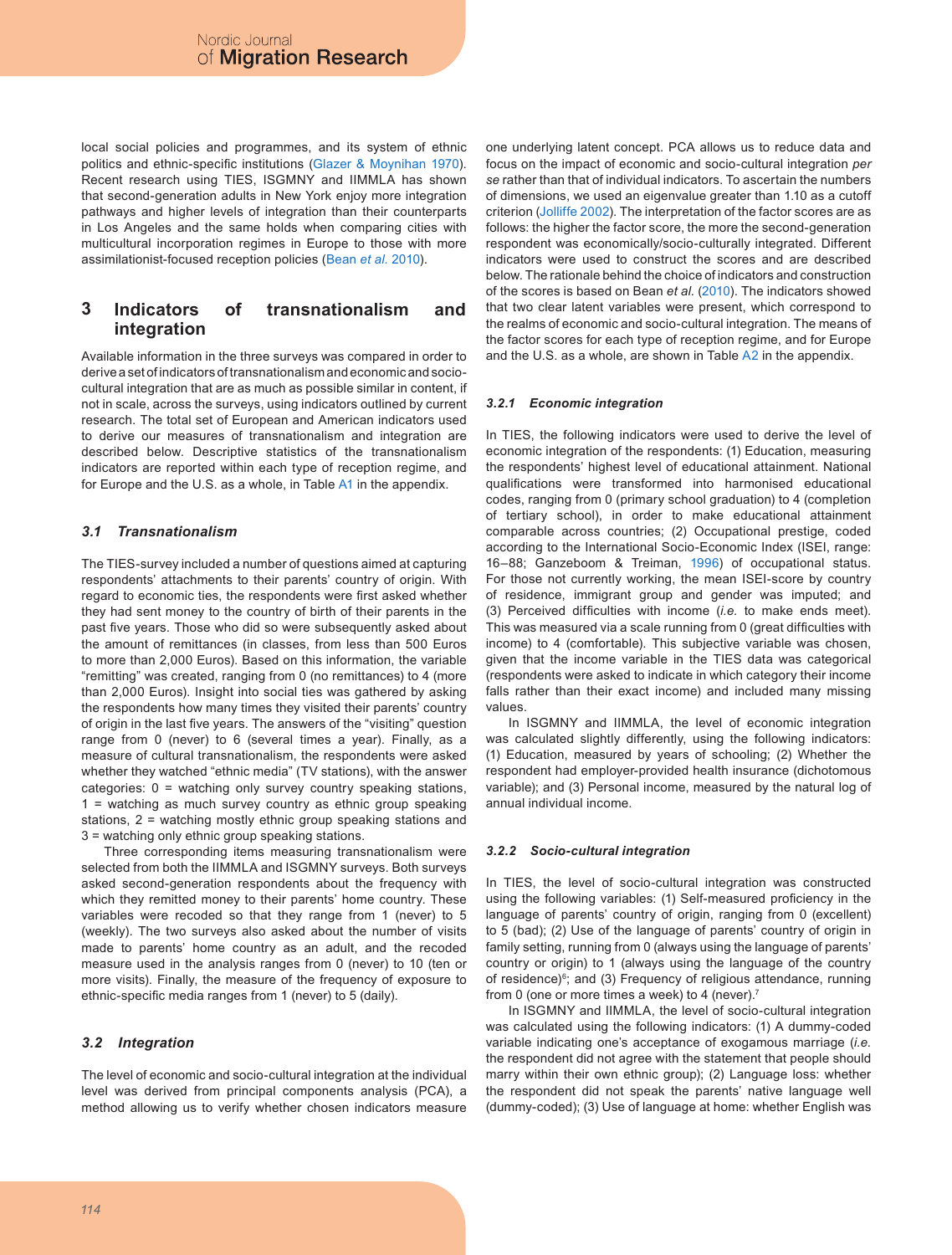the preferred language at home (dummy-coded); and (4) Religious attendance: whether the respondent attended religious services fewer than two times a year (dummy-coded).

### **4 Analytical approach**

Our analyses were carried out in a number of steps. We first performed PCA of the transnationalism indicators defined above, within Europe and the U.S. separately. These analyses were used to compute a "transnational engagement" score for each secondgeneration individual in each country-sample, which served as our composite measure of the level of transnational engagement. We then used the standardised value of each transnationalism indicator in an average-linkage cluster analysis (country-specific), which groups second-generation individuals into groupings based on their level of transnational engagement with respect to remitting, visiting and ethnic media exposure. The country specific-groupings resulting from the cluster analyses defined types of transnational engagement. Finally, we estimated multivariate models (ordinary least squares (OLS) in the case of levels; logit (US) and multinomial logit (Europe) in the case of types) to assess the relationships between integration and policy regime, respectively, and transnationalism.

The multivariate models included several control variables that we expect would influence transnational engagement (for descriptive statistics of the control variables within each type of reception regime, and for Europe and the U.S. as a whole, see Table [A](#page-10-0)2 in the appendix). Existing qualitative research suggests that immigrant and second-generation women have fewer motivations to engage transnationally, especially when the home country is structured by considerably less equitable gender relations than the host society (c.f. de Haas & Fokkema [2010](#page-11-19); Grassmuck & Pessar [1991](#page-11-20); Hirsch [2000](#page-11-21); Hondagneu-Sotelo [1994](#page-11-22); Smith [200](#page-12-15)6). We thus included a dummy-coded "gender" variable in the multivariate models (male = 1). The models also included "age", measured in years, in order to capture potential variation in transnational engagement over the life-course. Furthermore, we expect that second-generation individuals who have a spouse or partner of the same ethnicity and generational status to have greater tendencies toward transnational engagement; having a spouse or partner with a shared ethnic background will increase the likelihood to continue ties with the parents' country of origin, although one could argue that the causality runs in the opposite direction. This tendency was captured by "partner status" using a series of dummy-coded variables comparing individuals with a same-ethnicity, first-generation spouse/partner; those with a same-ethnicity second-generation spouse/partner; those with a native/3rd or later generation spouse/partner or of a different ethnic background, respectively, to unmarried/unpartnered individuals (the reference category). Partnership status was not included as an indicator of transnationalism because we could not establish a rationale for the relationship between being single (the reference group) and transnational behaviour. Transnational activity is also likely a function of "geographic proximity" to the home country (for example, if travel is more affordable and ethnic media more prevalent for second-generation immigrants from less distant origin countries). Proximity was measured using a dichotomous variable, coded 1 for respondents in the U.S. surveys whose parents migrated from countries in the western hemisphere. In Europe, where the argument for proximity does not hold as well as in the U.S. case given the selected immigrant groups, the variable "Turkish-origin" was constructed given that they are the main group present in all cities and that the Turks have quite a strong history of sustained guest worker migration than the other two other immigrant groups.

### **5 Results**

#### *5.1 Level and types of transnational behaviour*

To answer the first research question – How strong and in which way do second-generation immigrants in Europe and the U.S. maintain transnational ties – PCA was firstly carried out to examine whether one latent, transnationalism dimension (component) could be extracted from the indicators outlined in the previous section. The PCA of both the European and American data show that, in fact, these indicators measure only one latent dimension of transnationalism. The factor loadings (presented in Table [1\)](#page-5-0) show that our chosen indicators strongly determine transnational behaviour; all factor loadings are 0.5 or higher. Based on the factor loadings, each individual was assigned a transnational score (regression scoring was used to calculate the scores): the higher the score, the higher the level of transnational behaviour.

The last row of Table [1](#page-5-0) shows that, in the European cities, second-generation respondents in the countries with a predominant differential exclusion or assimilation approach (DEA countries) have higher transnational scores than their peers in the multicultural cities, contrary to the hypothesis that cities with multicultural regimes foster greater levels of transnational engagement than those with a differential-exclusionist or assimilationist approach to receiving immigrants (H1b). This hypothesis is supported in the American context, however, where the New York second generation reports higher levels of transnational engagement than their counterparts in Los Angeles.

Next, in order to determine the types of transnational behaviour present in our data, average linkage cluster analyses were performed to classify second-generation immigrants into a number of groups with similar transnational behaviour. The groups resulting from the cluster analyses and their level of the mean score for each indicator are presented in Table [2.](#page-5-1) The Calinksi-Harabasz stopping rule [\(Calinski & Harabasz 1974\)](#page-11-23), as available in the cluster stop command in Stata, was used to determine the number of groups in the cluster analysis.

The table clearly shows that the groupings resulting from the cluster analyses are different for the European and American cities. In the European case, three types of transnational behaviour were uncovered by the cluster analysis. The first group, by far the largest (80.8%), are the least engaged transnationally: the individuals belonging to this group are characterised by low levels of transnational behaviour across all indicators. The second group (15.5%) shows high levels of ethnic media use but mid-level involvement in terms of actual visiting and remitting; they might be said to be engaged in selective transnationalism. Individuals in the third group have high levels of social ties and remittances, but lower levels of ethnic media use. The prevalence of this group, however, is small in the European second-generation sample. Only 3.7% of the second-generation young adults of Turkish, Moroccan and former Yugoslavian descent have more comprehensive transnational ties. Hence, in the European case, where low levels of transnational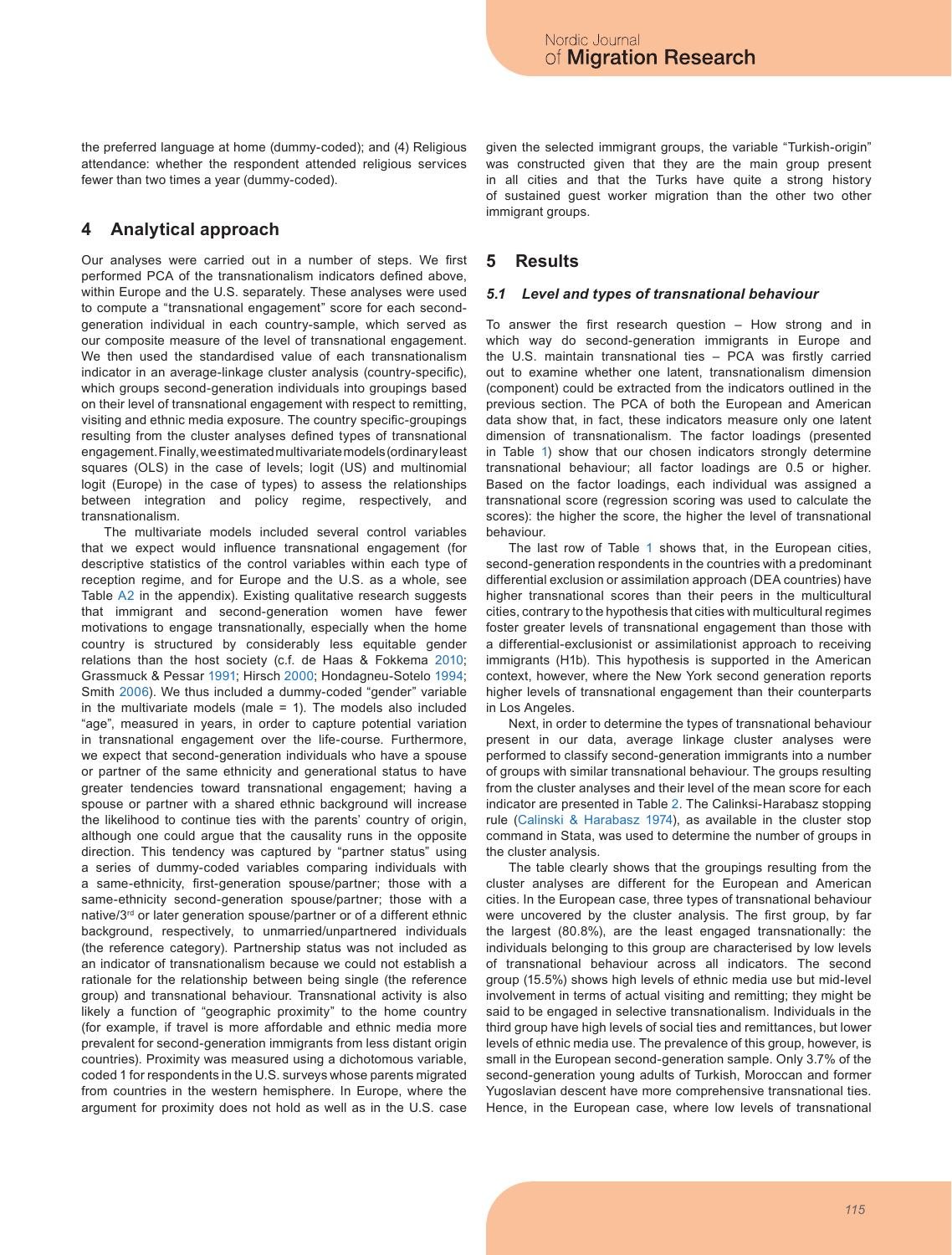#### <span id="page-5-0"></span>*Table 1. Factor loadings for transnational behaviour.*

|                          |                        |                                     | Europe                                               | US                      |                            |                              |  |  |
|--------------------------|------------------------|-------------------------------------|------------------------------------------------------|-------------------------|----------------------------|------------------------------|--|--|
|                          | Total<br>$(N = 3,641)$ | <b>Multicultural</b><br>$(n = 879)$ | Differential exclusion/Assimilation<br>$(n = 2,762)$ | Total<br>$(N = 3, 190)$ | New York<br>$(n = 1, 372)$ | Los Angeles<br>$(n = 1,818)$ |  |  |
| Remitting                | 0.67                   | 0.69                                | 0.67                                                 | 0.66                    | 0.64                       | 0.71                         |  |  |
| Visiting                 | 0.64                   | 0.61                                | 0.65                                                 | 0.71                    | 0.69                       | 0.71                         |  |  |
| Ethnic media             | 0.65                   | 0.63                                | 0.66                                                 | 0.68                    | 0.63                       | 0.71                         |  |  |
| Mean transnational score | 0.00                   | $-0.06$                             | 0.02                                                 | 0.00                    | 0.19                       | $-0.17$                      |  |  |

<span id="page-5-1"></span>*Table 2. Main characteristics and distribution of transnational groups.*

|                          |                                          | Remitting | <b>Visiting</b> | Ethnic media | % Total |  |  |  |  |  |
|--------------------------|------------------------------------------|-----------|-----------------|--------------|---------|--|--|--|--|--|
|                          |                                          |           |                 |              |         |  |  |  |  |  |
| Europe                   |                                          |           |                 |              |         |  |  |  |  |  |
| Group 1<br>$(n = 2,943)$ | Low transnational engagement             | Low       | Low             | Low          | 80.8    |  |  |  |  |  |
| Group 2<br>$(n = 564)$   | Transnational engagement - selective     | Medium    | Medium          | High         | 15.5    |  |  |  |  |  |
| Group 3<br>$(n = 134)$   | Transnational engagement - comprehensive | High      | High            | Medium       | 3.7     |  |  |  |  |  |
|                          |                                          | US.       |                 |              |         |  |  |  |  |  |
| Group 1<br>$(n = 2,835)$ | Low transnational engagement             | Low       | Low             | Low          | 88.9    |  |  |  |  |  |
| Group 2<br>$(n = 355)$   | High transnational engagement            | High      | High            | High         | 11.1    |  |  |  |  |  |

engagement appear to be the rule, transnational ties appear to be more selective than comprehensive, which is in conformity with H1a.

By contrast, the cluster analysis of the pooled U.S. sample suggests that second-generation adults exhibit an "all or nothing" pattern of transnational engagement. Among the American respondents, 89% has little or no involvement with their parents' country of origin in terms of remitting, visiting or exposure to ethnic-specific media. The 11% who engages transnationally do so at a high level on all three measures.

Overall, the second-generation samples in Europe and the U.S. are similar in that only a small fraction, between 10% and 15%, are transnationally engaged, a finding that accords with prior estimates derived from other data sources ([Kasinitz](#page-11-1) *et al.* 2002; [Rumbaut](#page-12-2) [2002](#page-12-2)).

#### *5.2 Determinants of the level and types of transnational behaviour*

To explore the determinants of the level and types of transnational behaviour – with special attention to the impact of policy regime and the level of economic and socio-cultural integration – stepwise multiple linear (level) and (multinomial) logistic (types) regression analyses were performed. Tables [3](#page-6-0) and [4](#page-7-0) present the results of these analyses. In Model 1, the main effects of policy regime (with multicultural (Europe) and New York (US) as reference group) and the level of economic and socio-cultural integration are included, together with the following control variables: gender, age, partner status and ethnic group membership (for Europe) and proximity to the home country (for the US). Model 2 incorporates the two-way interaction between policy regime on the one hand and economic and socio-cultural integration on the other hand.

Looking first at the control variables in Model 1 of Table [3](#page-6-0), respondents' gender and age have no effect on the level of transnationalism. The ethnicity and nativity of one's spouse or partner is significantly associated with the level of transnational engagement among the European and U.S. second generation. Compared with their unmarried/unpartnered counterparts, secondgeneration adults with a foreign-born spouse or partner with a shared ethnic background have higher levels of transnationalism, whereas those with exogamous relationships are less transnational. The latter, however, is only significant in the European case. No differences in transnationalism scores are found between those with a second-generation same ethnicity spouse or partner and their single counterparts. Second-generation transnational engagement is further determined in large part by ethnic group membership (for Europe) – the Turkish second generation reports higher transnational scores than its non-Turkish peers – and origincountry proximity (for the U.S.) – where the second generation from the western hemisphere reports higher transnational scores. Secondary analyses (not reported) show that the Turkish second generation in Europe has higher levels of remittances and ethnic media use but lower levels of home country visiting. In the case of the United States, the proximity difference is driven by substantially lower levels of ethnic media usage and less frequent home country visiting among those with origins outside the western hemisphere.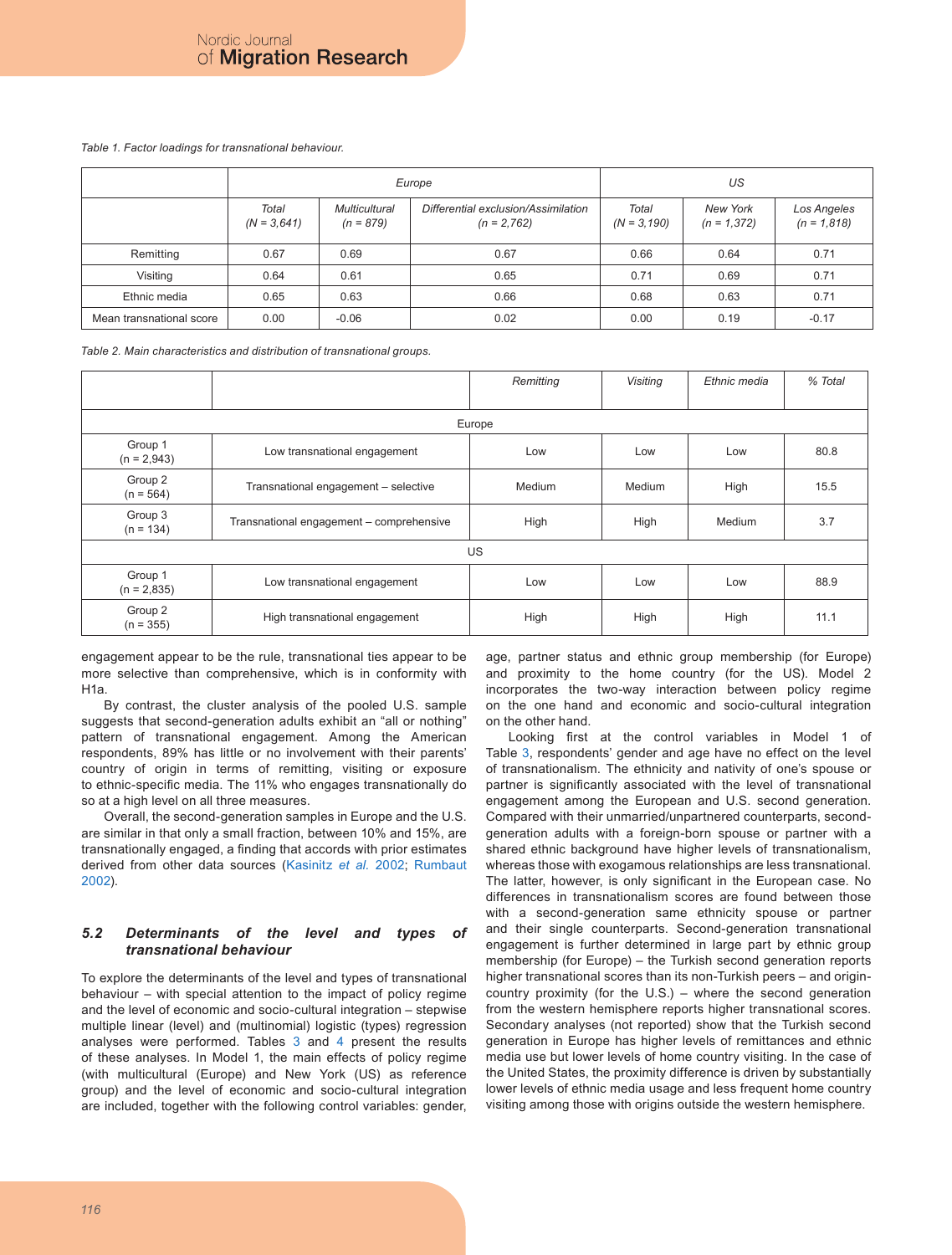#### <span id="page-6-0"></span>*Table 3. Determinants of the level of transnationalism.*

|                                             | Europe ( $N = 3,641$ ) |       |                | $US (N = 3,190)$  |              |              |                |                   |  |  |  |  |
|---------------------------------------------|------------------------|-------|----------------|-------------------|--------------|--------------|----------------|-------------------|--|--|--|--|
| Model:                                      | $\mathcal{I}$          |       | $\overline{c}$ |                   | $\mathcal I$ |              | $\overline{c}$ |                   |  |  |  |  |
| <b>Control variables</b>                    |                        |       |                |                   |              |              |                |                   |  |  |  |  |
| Gender                                      | $-0.03$                |       | $-0.03$        |                   | $-0.06$      |              | $-0.06$        |                   |  |  |  |  |
| Age                                         | $-0.00$                |       | $-0.00$        |                   | $-0.00$      |              | $-0.00$        |                   |  |  |  |  |
| Partner status (ref. no partner)            |                        |       |                |                   |              |              |                |                   |  |  |  |  |
| Partner 1 <sup>st</sup> generation          | 0.47                   | ***   | 0.47           | ***               | 0.23         | $\star\star$ | 0.23           | $**$              |  |  |  |  |
| Partner 2 <sup>nd</sup> generation          | $-0.00$                |       | 0.00           |                   | $-0.13$      |              | $-0.13$        |                   |  |  |  |  |
| Other partner (native/other nationality)    | $-0.32$                | $***$ | $-0.30$        | $***$             | $-0.07$      |              | $-0.07$        |                   |  |  |  |  |
| Turkish-origin (Europe)/Proximity (US)      | 0.18                   | ***   | 0.18           | $\star\star\star$ | 0.73         | ***          | 0.74           | $\star\star\star$ |  |  |  |  |
| Multicultural (Europe)/New York (US)        | $-0.12$                | $***$ | $-0.12$        | $***$             | 0.09         |              | 0.09           |                   |  |  |  |  |
|                                             |                        |       | Integration    |                   |              |              |                |                   |  |  |  |  |
| Economic integration                        | 0.11                   | $***$ | 0.12           | $***$             | 0.07         | ***          | 0.08           | $**$              |  |  |  |  |
| Socio-cultural integration                  | $-0.37$                | $***$ | $-0.42$        | $***$             | $-0.25$      | ***          | $-0.23$        | $***$             |  |  |  |  |
| Multicultural/NYxEconomic integration       |                        |       | $-0.07$        | $\vert$ *         |              |              | $-0.03$        |                   |  |  |  |  |
| Multicultural/NYxSocio-cultural integration |                        |       | 0.19           | $***$             |              |              | $-0.06$        |                   |  |  |  |  |
| Constant                                    | $-0.05$                |       | $-0.08$        |                   | $-0.52$      | ***          | $-0.52$        | $***$             |  |  |  |  |
| R-Squared                                   | 0.24                   |       | 0.25           |                   | 0.21         |              | 0.21           |                   |  |  |  |  |

 *\*\*\*p < 0.001; \*\*p < 0.01; \*p < 0.05*

The previously observed and unexpected finding of a negative relationship between the multicultural indicator and the level of transnational engagement in the European case persists even when other variables are taken into account, as does the previously observed and expected positive relationship in the U.S. case. Among second-generation adults in both Europe and the United States, one's level of transnational engagement decreases significantly in proportion to one's level of socio-cultural integration while a positive association is observed between level of economic integration and transnational engagement, both in line with our hypothesis (H2a). The strength of the economic integration relationship to transnational engagement, though significant, is modest in comparison with that of socio-cultural integration. All else equal, the transnational engagement score decreases by about four-tenths (Europe) and one-quarter (US) of a standard deviation with each standard deviation increase in the socio-cultural integration factor score.

We did not find significant regime-by-integration interactions in the U.S. case (Model 2), but did so in the European case and these interactions are in the expected direction (H2b). The level of transnational engagement does not grow as fast for the more economically integrated second-generation adults in the multicultural European cities as for their counterparts in the DEA

European cities. With regard to the level of socio-cultural integration, whereas the second generation in the DEA cities reports higher transnational scores at low levels of socio-cultural integration than their peers in the multicultural cities, at higher integration levels they are the ones reporting lower transnational scores. These findings suggest that multicultural cities in Europe foster lower levels of transnationalism for the more economically integrated, whereas this regime type has less impact on the transnational engagement of the socio-culturally integrated. In other words, in the European case, multicultural settings allow the second generation to retain the ties to the parents' country of origin to a greater extent than in the DEA cities, regardless of their level of socio-cultural integration.

Overall, the variables included in the linear regression analyses explain 25% (Europe) and 21% (US) of the variance in the level of transnational engagement.

Results from (multinomial) logit models predicting inclusion in either the selective or comprehensive transnational group among the European second generation and the highly transnational group among the American second generation, respectively, are reported in Table [4](#page-7-0).

Interesting gender effects are found in the case of Europe. While we did not find a gender difference in the level of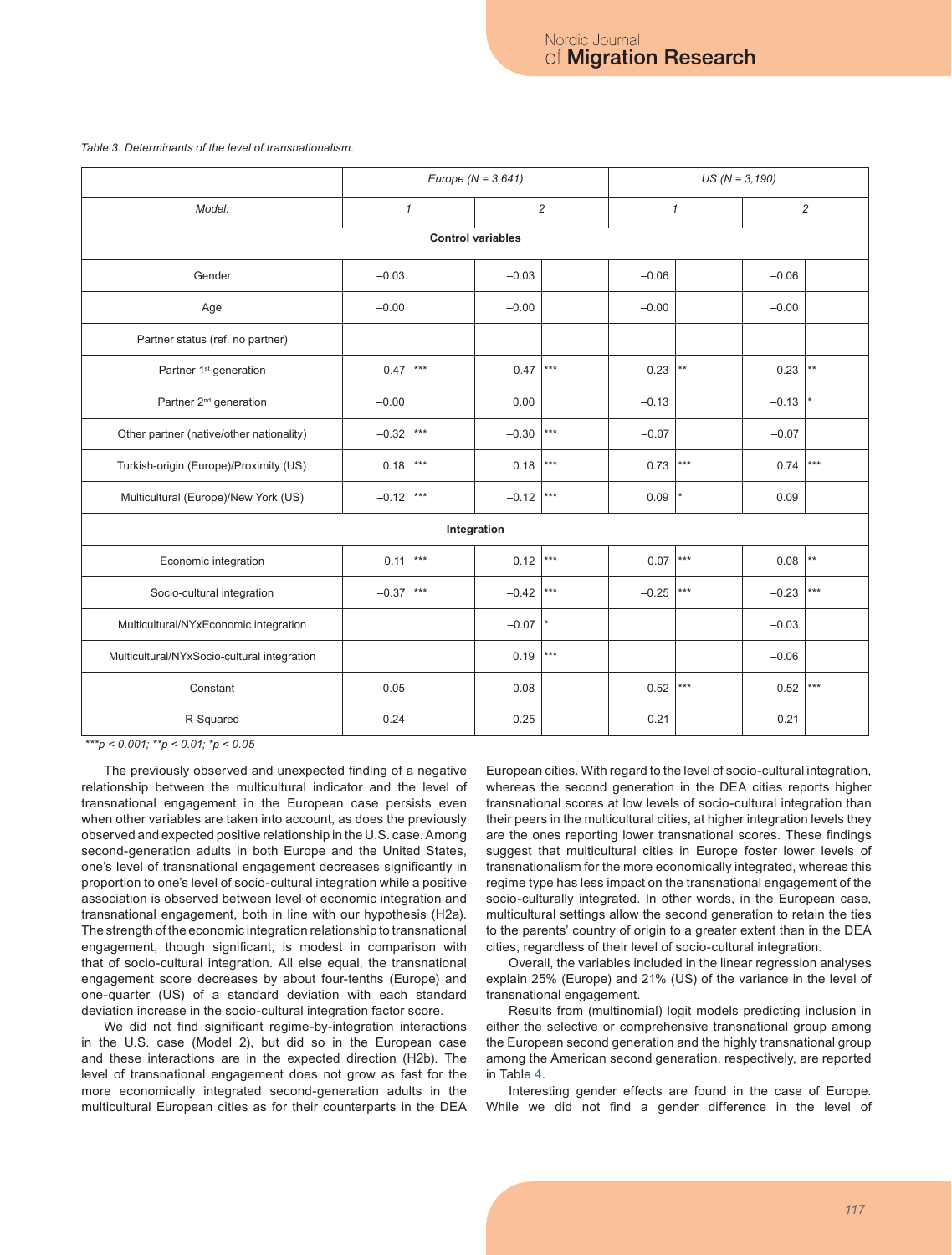<span id="page-7-0"></span>*Table 4. Determinants of the type of transnational behaviour.*

|                                             | Europe ( $N = 3,641$ ) |              |         |                    |             |                   |             |                 | $US (N = 3, 190)$                |                   |         |                                  |
|---------------------------------------------|------------------------|--------------|---------|--------------------|-------------|-------------------|-------------|-----------------|----------------------------------|-------------------|---------|----------------------------------|
|                                             | Model 1                |              |         |                    | Model 2     |                   |             | Model 1         |                                  | Model 2           |         |                                  |
| Type (ref. low transnational engagement):   |                        | Selective    |         | Compre-<br>hensive |             | Selective         |             | Compre-hensive  | High transnational<br>engagement |                   |         | High transnational<br>engagement |
| <b>Control variables</b>                    |                        |              |         |                    |             |                   |             |                 |                                  |                   |         |                                  |
| Gender                                      | $-0.42$                | **           | 0.62    | **                 | $-0.42$     | $**$              | 0.63        | $^{\star\star}$ | $-0.00$                          |                   | $-0.01$ |                                  |
| Age                                         | $-0.07$                | ***          | 0.08    | **                 | $-0.07$     | $***$             | 0.09        | $^{\star\star}$ | $-0.02$                          |                   | $-0.02$ |                                  |
| Partner status (ref. no partner)            |                        |              |         |                    |             |                   |             |                 |                                  |                   |         |                                  |
| Partner 1 <sup>st</sup> generation          | 0.48                   | **           | 0.84    | $\star\star$       | 0.47        | $**$              | 0.82        | $\star\star$    | 0.49                             |                   | 0.50    |                                  |
| Partner 2 <sup>nd</sup> generation          | 0.04                   |              | $-0.08$ |                    | 0.04        |                   | $-0.06$     |                 | $-0.25$                          |                   | $-0.25$ |                                  |
| Other partner (native/other nationality)    | $-1.03$                | $\star\star$ | $-0.40$ |                    | $-0.99$     |                   | $-0.34$     |                 | $-0.14$                          |                   | $-0.14$ |                                  |
| Turkish-origin (Europe)/<br>Proximity (US)  | 1.76                   | ***          | 0.39    |                    | 1.78        | $***$             | 0.42        |                 | 0.73                             | $***$             | 0.75    | $***$                            |
| Multicultural (Europe)/New York (US)        | $-0.64$                | $***$        | $-0.85$ | $\star\star$       | $-0.40$     | $**$              | $-0.70$     |                 | $-0.34$                          |                   | $-0.34$ |                                  |
|                                             |                        |              |         |                    | Integration |                   |             |                 |                                  |                   |         |                                  |
| Economic integration                        | $-0.02$                |              | 0.13    |                    | 0.02        |                   | 0.22        |                 | 0.03                             |                   | 0.13    |                                  |
| Socio-cultural integration                  | $-0.84$                | $***$        | $-0.67$ | $***$              | $-0.98$     | $\star\star\star$ | $-0.77$ *** |                 | $-0.50$                          | $\star\star\star$ | $-0.52$ | $***$                            |
| Multicultural/NYxEconomic integration       |                        |              |         |                    | $-0.20$     |                   | $-0.63$     |                 |                                  |                   | $-0.21$ |                                  |
| Multicultural/NYxSocio-cultural integration |                        |              |         |                    | 0.57        | $***$             | 0.45        |                 |                                  |                   | 0.02    |                                  |
| Constant                                    | $-1.20$                | **           | $-6.00$ | $***$              | $-1.37$     | $***$             | $-6.15$ *** |                 | $-2.02$                          | $\star\star\star$ | $-2.07$ | $***$                            |
| R-Squared                                   |                        | 0.17         |         |                    | 0.18        |                   |             | 0.06            |                                  | 0.06              |         |                                  |

 *\*\*\*p < 0.001; \*\*p < 0.01; \*p < 0.05*

transnational engagement, men appear to be more likely to be in the comprehensive transnational group, while women are more likely to be in the selective transnational group. Contrary to what was found with regard to the level of transnational engagement, age has a significant impact on the type of transnational behaviour second-generations adults in Europe exhibits. Older individuals are less likely to be part of the selective transnational group. They are, however, more likely to be in the comprehensive transnational group. No gender and age effects are found in the U.S. case. The effects of partnership are mostly in line with previous results. Having a first-generation spouse or partner makes it more likely for secondgeneration individuals to be in any of the two transnationally engaged groups (Europe) and in the highly transnational group (US). Having an exogamous relationship only lowers the likelihood of being in the selective transnational group in case of Europe. Their likelihood

of being in the comprehensive transnational group (Europe) and the highly transnational group (US) does not diverge from the one of single second-generation adults. Finally, second-generation adults of Turkish origin in Europe are more likely to be part of the transnational groups than their non-Turkish peers, especially the selective transnational group. In the U.S. case, membership of the highly transnational group is determined in large part by proximity to the homeland.

With regard to the influence of local policy regime, we see a further confirmation of the general unexpected negative effect of a multicultural approach on transnational behaviour among secondgeneration adults in Europe. Those living in a multicultural city are not only reporting lower transnational scores but they are also less likely to belong to the two transnational groups. This is in sharp contrast with the situation in the United States. Though the overall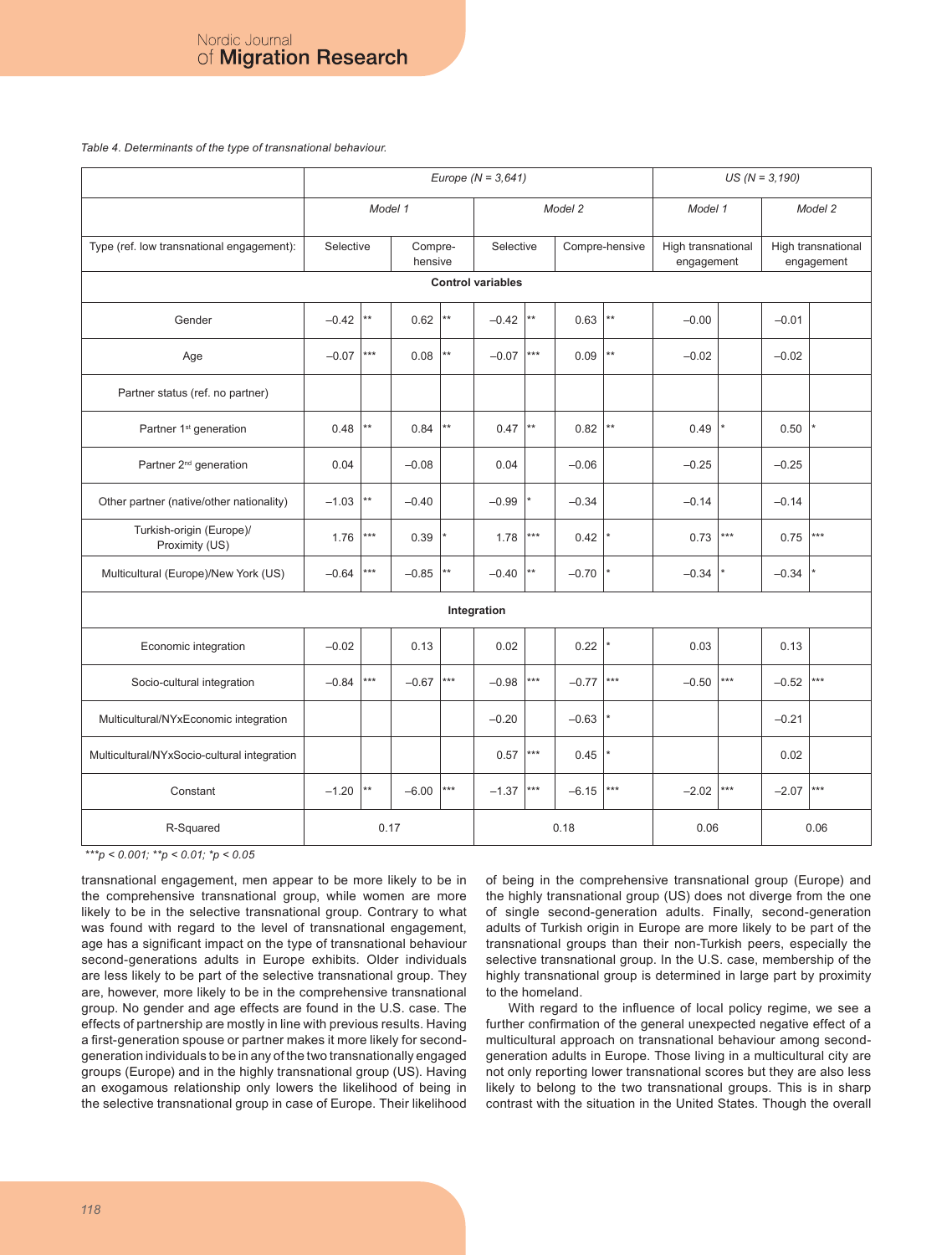level of transnational engagement is higher among New Yorkers, the second generation in Los Angeles is significantly more likely to be in the highly transnational cluster.

In line with the level of transnational engagement and our expectations, socio-cultural integration lowers the likelihood of belonging to any of the two transnational groups (Europe) and is inversely related to being in the highly transnational group (US). The level of economic integration, on the other hand, does not have an impact on whether or not being a member of the distinct types of transnational behaviour. No significant regime-by-integration interactions are found in the U.S. case. However, similar to the level of transnational engagement in the European case, the impact of integration, especially socio-cultural integration, varies according to the regime type. While the more economically integrated individuals in multicultural European cities are less likely to exhibit fully transnational behaviour, especially at higher levels of socio-cultural integration multicultural regimes seem to allow for the preservation of transnational ties.

A final notable contrast between the European and American results is the explained part of the variance in the types of transnational behaviour by the variables included in the (multinomial) logit analyses: 18 and 6%, respectively.

### **6 Conclusion and Discussion**

Our main aim was to explore the mere presence and types of transnational behaviour among the second generation in selected European and American cities. The data came from three major surveys: TIES – a survey among second-generation Turks, Moroccans and former Yugoslavs aged 18–35 years in several European countries – ISGMNY – a survey of the second generation aged 18–32 years from the largest immigrants groups in (counties in) the New York metropolitan area  $-$  and IIMMLA  $-$  a survey among second-generation adults aged 20–40 years residing the five-county region of the greater Los Angeles metropolitan area.

The data have shown that significant transnational engagement among the second generation is infrequent, engaged in by only about 20% of the European sample and 10% of the two U.S. samples, a finding that is consistent with existing research on transnationalism among the second generation showing the periodical and occasional nature of transnational behaviour ([Ambrosetti](#page-11-24) *et al.* 2011; [Kasinitz](#page-11-1) *et al.* [2002](#page-11-1); [Lee 2007](#page-11-25); [Rumbaut 2002\)](#page-12-2). Transnational engagement was strongly associated with the nativity and ethnicity of one's spouse or partner and ethnic group membership (for Europe) – the Turkish second generation reported higher transnational scores than their Moroccan and former Yugoslavian peers – and proximity to the home country (for the U.S.) – where the second generation from the western hemisphere also reported higher transnational scores. The level of transnationalism was further strongly associated with sociocultural integration and, to a lesser extent, economic integration. As expected, being successfully integrated in socio-cultural terms resulted in least transnational behaviour, while stronger transnational engagement was found among the more economically integrated second-generation adults. Immigrant contexts of reception also did play a role. Second-generation adults in the highly multicultural city New York did report higher levels of transnational engagement. However, counter to common belief, the second-generation adults in the more DEA cities in Europe exhibited higher levels of transnationalism.

In the European case, two types of transmigrants could be distinguished – those characterised by either selective or comprehensive transnational behaviour, with a greater number of individuals belonging to the first type. Although no gender differences were found in the level of transnational engagement, men exhibited higher levels of comprehensive transnational behaviour, whereas women more often belonged to the selective transnational behaviour. Furthermore, second-generation adults in Europe did not only report higher transnational scores on average but were also more likely to belong to one of the transnational groups.

The structure of transnationalism among the U.S. second generation differs from that observed among their European counterparts. Transnational behaviour in the U.S. is more bifurcated than in Europe. While most of the U.S. second generation does not engage transnationally whatsoever, those who do tend to engage in all aspects – remitting, visiting and ethnic media consumption – at high levels. This bifurcation tendency is more pronounced in Los Angeles. Thus, second-generation adults in New York reported significantly higher levels of transnational engagement, but were less likely than their counterparts in Los Angeles to be classified as highly transnational. This pattern is consistent with expectations about how local immigrant receiving contexts may shape secondgeneration transnational behaviour. To the extent that New York is a more inclusive environment than Los Angeles, second-generation adults there may not perceive normative restraint with respect to transnational engagement, thus yielding a more varied distribution in the level and type of transnational behaviour. That the second generation in Los Angeles displayed an all-or-nothing pattern of transnational engagement may result from a "reactive" form of ethnic identity that is predicted to arise in negative contexts of reception ([Portes & Rumbaut 2001](#page-12-16); [Portes & Zhou 1993\)](#page-12-17). While this line of theorising certainly requires more empirical testing, it points to the possibility that the individual motivations producing patterns of second-generation transnational engagement may vary depending on the local receiving context.

**Tineke Fokkema** is a Senior Researcher at the Netherlands Interdisciplinary Demographic Institute in The Hague. Her research interests include the determinants of remittances and immigrant integration, the contested links between integration and transnationalism, return migration and the reintegration of returnees into society and their extended families. Her recent publications include (co-written with H. de Haas) 'Pre- and postmigration determinants of socio-cultural integration of African immigrants in Italy and Spain' in *International Migration* 49, 2011, and 'Intra-household conflicts in migration decisionmaking: return and pendulum migration in Morocco' in *Population and Development Review* 36 (3), 2010.

**Laurence Lessard-Phillips** is a Research Associate at the Institute for Social Change (University of Manchester, UK). Her research interests focus on the structural integration of immigrants and the impact of immigration on social cohesion. Her recent publications include 'The second generation joins the labor market', in *The changing face of world cities: the second generation in Europe and the United States,* eds. M. Crul & J Mollenkopf, New York: Russell Sage Foundation ,2012 (co-written with L. Reisel and P. Kasinitz); and 'Assessing the labour market position and its determinants for the second generation', in *The European second generation compared: does the integration*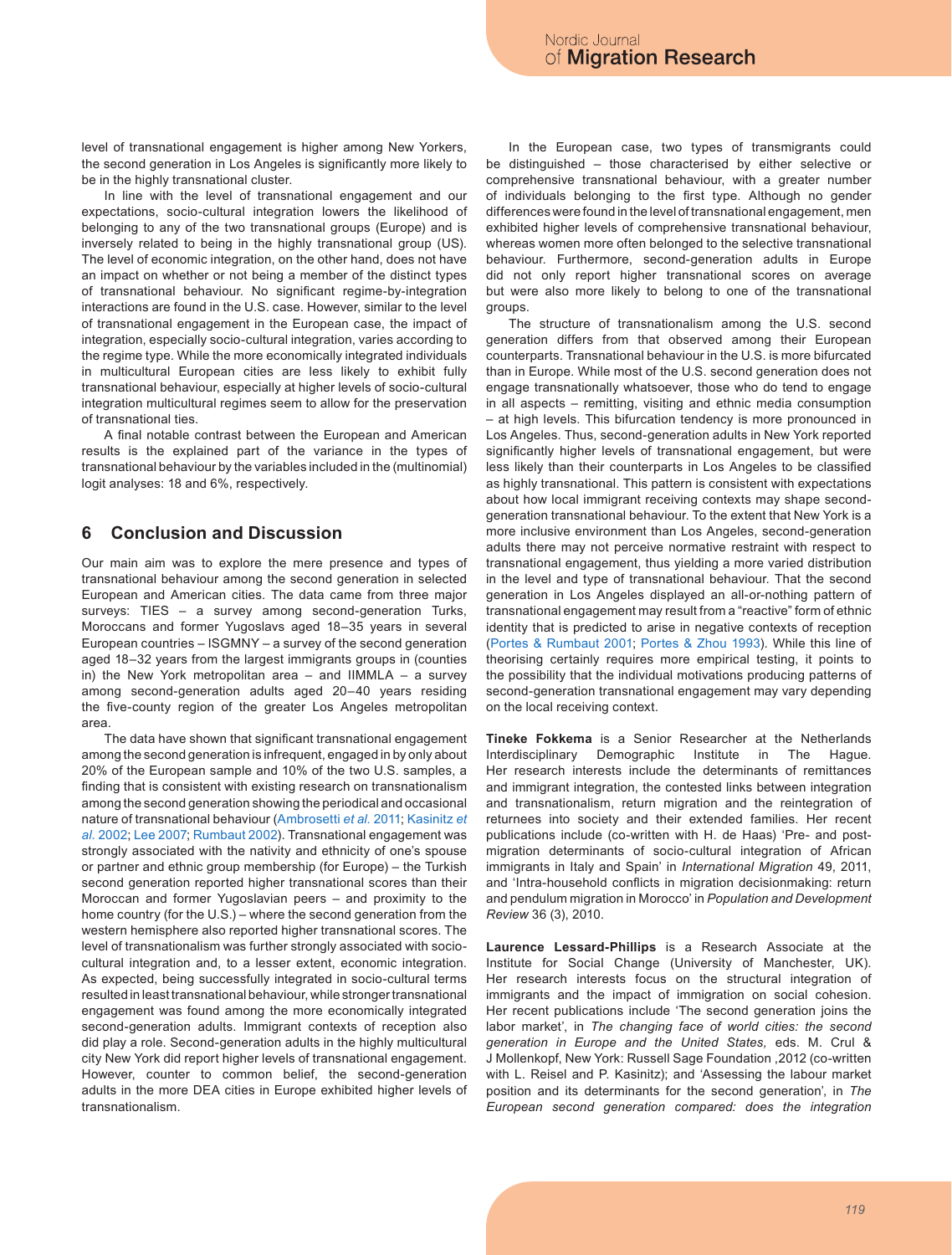*context matter*?, eds. M Crul, J Schneider & F Lelie, Amsterdam: Amsterdam University Press, 2012 (co-written with R. Fibbi and P. Wanner).

**James D. Bachmeier** is a Post-Doctoral Research Associate at the Population Research Institute at Pennsylvania State University. His research focuses on the sociology of international migration and immigrant incorporation, racial and ethnic inequality in the labour market, and health disparities among immigrants and minorities. His recent publications are 'Ethnoracial patterns of schooling and work among adolescents: implications for Mexican immigrant incorporation' in *Social Science Research* 40 (6), 2011 (co-written with F.D. Bean); and 'The educational legacy of unauthorized migration: comparisons across U.S. immigrant

### **Notes**

- Castles and Miller (2009) categorise the U.S. as a country with a multicultural approach, though one lacking a strong legal framework for such policies. 1.
- The eight countries are: France (Paris and Strasbourg); Germany (Berlin and Frankfurt); Spain (Madrid and Barcelona); Austria (Vienna and Linz); the Netherlands (Amsterdam and Rotterdam); Belgium (Brussels and Antwerp); Switzerland (Basel and Zürich); and Sweden (Stockholm). 2.
- Nine counties were sampled from the New York metropolitan area: four boroughs in New York city – Manhattan, Brooklyn, Bronx and Queens; Nassau and Westchester counties in New York; and Essex, Hudson and Passaic counties in New Jersey. 3.
- Technically, Puerto Ricans are not immigrants to the United States given that Puerto Rico is a U.S. territory, and thus all persons born on the island of Puerto Rico are U.S. citizens at birth. Here, 2<sup>nd</sup> generation Puerto Ricans are those born on the 4.

groups in how parents' status affects their offspring', in *International Migration Review* 45 (2), 2011 (co-written with F.D. Bean, M.A. Leach, S.K. Brown and J.R. Hipp).

**Susan K. Brown** is Associate Professor of Sociology at the University of California, Irvine. Her research focuses on immigrant integration and educational inequality. Her recent publications include: 'Immigrant cross-generational incorporation in the United States' (together with F.D. Bean), in *Immigration and the financial crisis: the United States and Australia compared,* eds. J Higley, J Nieuwenhuysen & S Neerup, Edward Elgar: Cheltenham UK, 2011; and 'The educational legacy of unauthorized migration: comparisons across U.S. immigrant groups in how parents' status affects their offspring' (co-authored with F.D. Bean, M.A. Leach, J.D. Bachmeier and J.R. Hipp), in *International Migration Review* 45 (2), 2011.

U.S. mainland to "island-born" parents, while 1.5 generation Puerto Ricans (excluded from the analytical sample) are those born on the island and migrating to the U.S. mainland before the age of 12 years.

- For simplicity reasons we speak about countries, although our data represent only on average two cities per country. 5.
- The respondents were asked which language they use, if applicable, with their siblings, mother, father, and current/last partner. The response categories ranged from "mostly the language of parents' country of origin" to "mostly the language of the country of residence". The scores on these four items were converted into one summary scale, reflecting the degree of "use of the language of parents' country of origin in family setting". 6.
- In line with classical conceptions of assimilation, we assume that, like other aspects related to ethnic or national identity, adherence to religious practice that differs from the one of the major population in the host country lowers the degree of socio-cultural integration. Results from the PCA seem to confirm our assumption. 7.

# **Appendix**

<span id="page-9-0"></span>*Table A.1. Descriptive statistics of the transnationalism indicators.*

|                        |                        | Europe                              |                                                          |                          | US                      |                           |                              |
|------------------------|------------------------|-------------------------------------|----------------------------------------------------------|--------------------------|-------------------------|---------------------------|------------------------------|
|                        | Total<br>$(N = 3,641)$ | <b>Multicultural</b><br>$(n = 879)$ | Differential exclusion/<br>Assimilation<br>$(n = 2,762)$ |                          | Total<br>$(N = 3, 190)$ | New York<br>$(n = 1,372)$ | Los Angeles<br>$(n = 1,818)$ |
| Remitting              |                        |                                     |                                                          | Remitting                |                         |                           |                              |
| % never                | 82.2                   | 76.3                                | 84.1                                                     | % never                  | 76.5                    | 79.5                      | 74.3                         |
| % less than 500 Euros  | 9.3                    | 17.7                                | 6.7                                                      | % 1-2 times per year     | 12.4                    | 9.5                       | 14.6                         |
| % 500-1000 Euros       | 4.8                    | 3.8                                 | 5.1                                                      | % several times per year | 7.0                     | 5.7                       | 8.0                          |
| % 1000-2000 Euros      | 2.0                    | 1.0                                 | 2.3                                                      | % monthly                | 3.4                     | 4.2                       | 2.8                          |
| % more than 2000 Euros | 1.7                    | 1.1                                 | 1.9                                                      | % weekly                 | 0.7                     | 1.2                       | 0.3                          |
| Visiting               |                        |                                     |                                                          | Visiting                 |                         |                           |                              |
| $%$ no                 | 17.8                   | 13.2                                | 19.3                                                     | % never                  | 33.7                    | 23.3                      | 41.5                         |
| % once                 | 10.4                   | 12.5                                | 9.8                                                      | % once                   | 17.5                    | 18.2                      | 16.9                         |
| % twice                | 16.3                   | 21.3                                | 14.7                                                     | $% 2-3$ times            | 12.8                    | 14.6                      | 11.4                         |
| % three times          | 15.4                   | 18.8                                | 14.3                                                     | $%4-5$ times             | 7.8                     | 8.8                       | 7.0                          |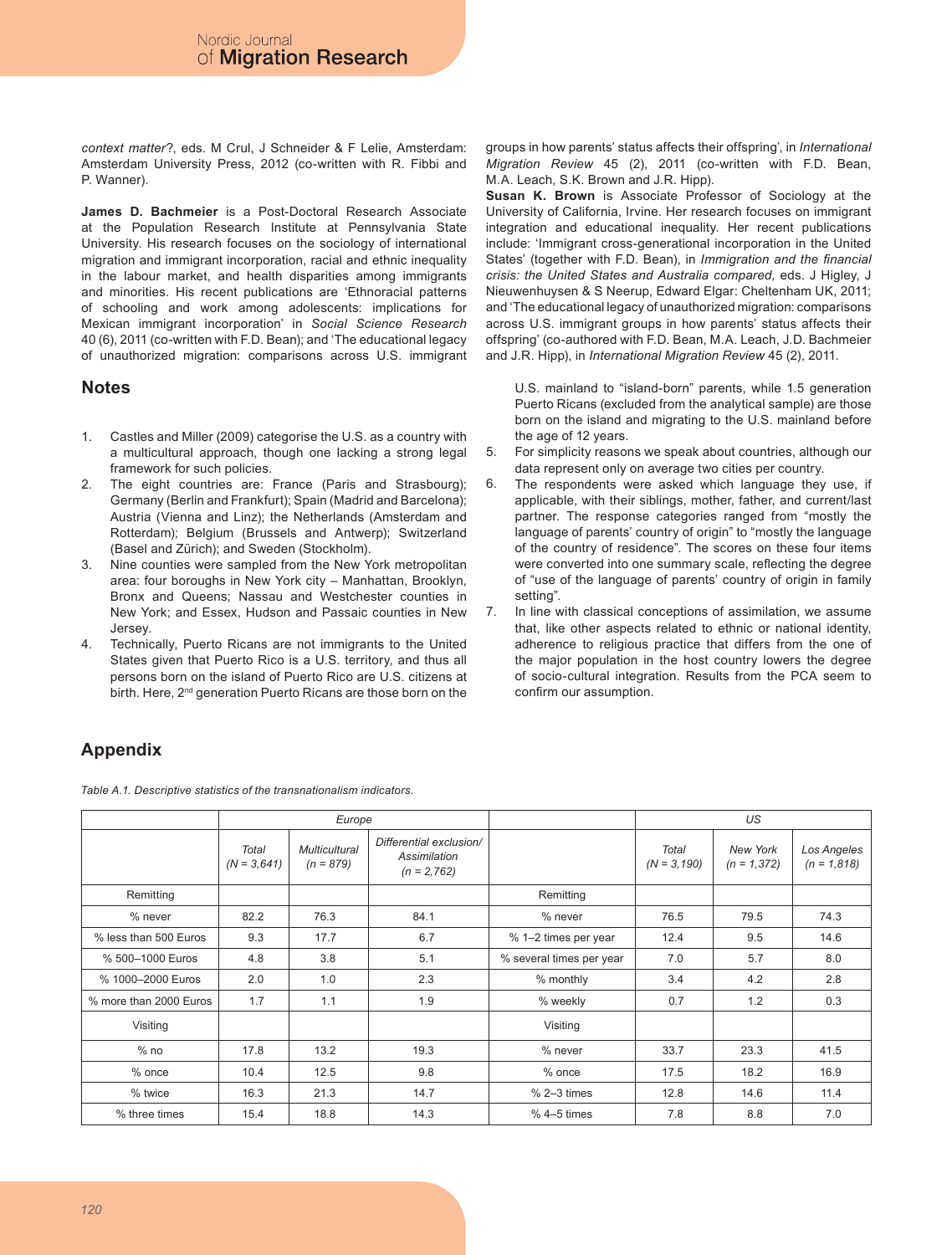|                                                                  |                               | Europe                              |                                                          |                          |                        | US                        |                              |
|------------------------------------------------------------------|-------------------------------|-------------------------------------|----------------------------------------------------------|--------------------------|------------------------|---------------------------|------------------------------|
|                                                                  | <b>Total</b><br>$(N = 3,641)$ | <b>Multicultural</b><br>$(n = 879)$ | Differential exclusion/<br>Assimilation<br>$(n = 2,762)$ |                          | Total<br>$(N = 3,190)$ | New York<br>$(n = 1,372)$ | Los Angeles<br>$(n = 1,818)$ |
| % four times                                                     | 9.2                           | 10.5                                | 8.8                                                      | $% 6-7$ times            | 5.3                    | 5.8                       | 4.8                          |
| % five times                                                     | 21.4                          | 16.1                                | 23.1                                                     | $%8-9$ times             | 5.4                    | 6.6                       | 4.6                          |
| % several times a year                                           | 9.5                           | 7.7                                 | 10.1                                                     | % 10 or more times       | 17.5                   | 22.7                      | 13.8                         |
| Ethnic media                                                     |                               |                                     |                                                          | Ethnic media             |                        |                           |                              |
| % only ethnic group<br>speaking stations                         | 6.4                           | 1.9                                 | 7.8                                                      | % never                  | 35.5                   | 24.6                      | 43.7                         |
| % mostly ethnic group<br>speaking stations                       | 12.1                          | 12.1                                | 12.0                                                     | % several times per year | 9.2                    | 5.3                       | 12.1                         |
| % as much survey<br>country as ethnic group<br>speaking stations | 22.3                          | 28.4                                | 20.4                                                     | % monthly                | 9.6                    | 10.8                      | 8.7                          |
| % only survey country<br>speaking stations                       | 59.2                          | 57.6                                | 59.8                                                     | % weekly                 | 10.3                   | 8.1                       | 11.9                         |
|                                                                  |                               |                                     |                                                          | % daily                  | 35.5                   | 51.2                      | 23.7                         |

### *ContinuedTable A.1. Descriptive statistics of the transnationalism indicators.*

<span id="page-10-0"></span>*Table A.2. Descriptive statistics of the control variables and the factors of economic and socio-cultural integration.*

|                                                      |                        |                              | Europe                                               | <b>United States</b>    |                            |                              |  |
|------------------------------------------------------|------------------------|------------------------------|------------------------------------------------------|-------------------------|----------------------------|------------------------------|--|
|                                                      | Total<br>$(N = 3.641)$ | Multicultural<br>$(n = 879)$ | Differential exclusion/Assimilation<br>$(n = 2,762)$ | Total<br>$(N = 3, 190)$ | New York<br>$(n = 1, 372)$ | Los Angeles<br>$(n = 1,818)$ |  |
| % male                                               | 49.0                   | 44.0                         | 50.6                                                 | 46.6                    | 44.2                       | 48.6                         |  |
| Mean age                                             | 24.7                   | 24.1                         | 24.9                                                 | 26.2                    | 23.8                       | 28.1                         |  |
| Partner status                                       |                        |                              |                                                      |                         |                            |                              |  |
| % no partner                                         | 65.9                   | 64.6                         | 66.3                                                 | 61.5                    | 70.0                       | 54.7                         |  |
| % partner 1 <sup>st</sup> generation                 | 16.4                   | 21.6                         | 14.8                                                 | 13.2                    | 10.7                       | 15.2                         |  |
| % partner 2 <sup>nd</sup> generation                 | 10.5                   | 7.6                          | 11.4                                                 | 9.8                     | 5.6                        | 13.1                         |  |
| % other partner                                      | 7.2                    | 6.1                          | 7.6                                                  | 15.5                    | 13.7                       | 17.0                         |  |
| % Turkish-origin (Europe)/western<br>hemisphere (US) | 59.4                   | 60.4                         | 59.1                                                 | 57.9                    | 78.5                       | 42.4                         |  |
| Mean economic integration score                      | 0.00                   | 0.14                         | $-0.04$                                              | 0.00                    | $-0.13$                    | 0.12                         |  |
| Mean socio-cultural integration score                | 0.00                   | 0.05                         | $-0.02$                                              | 0.00                    | 0.01                       | $-0.01$                      |  |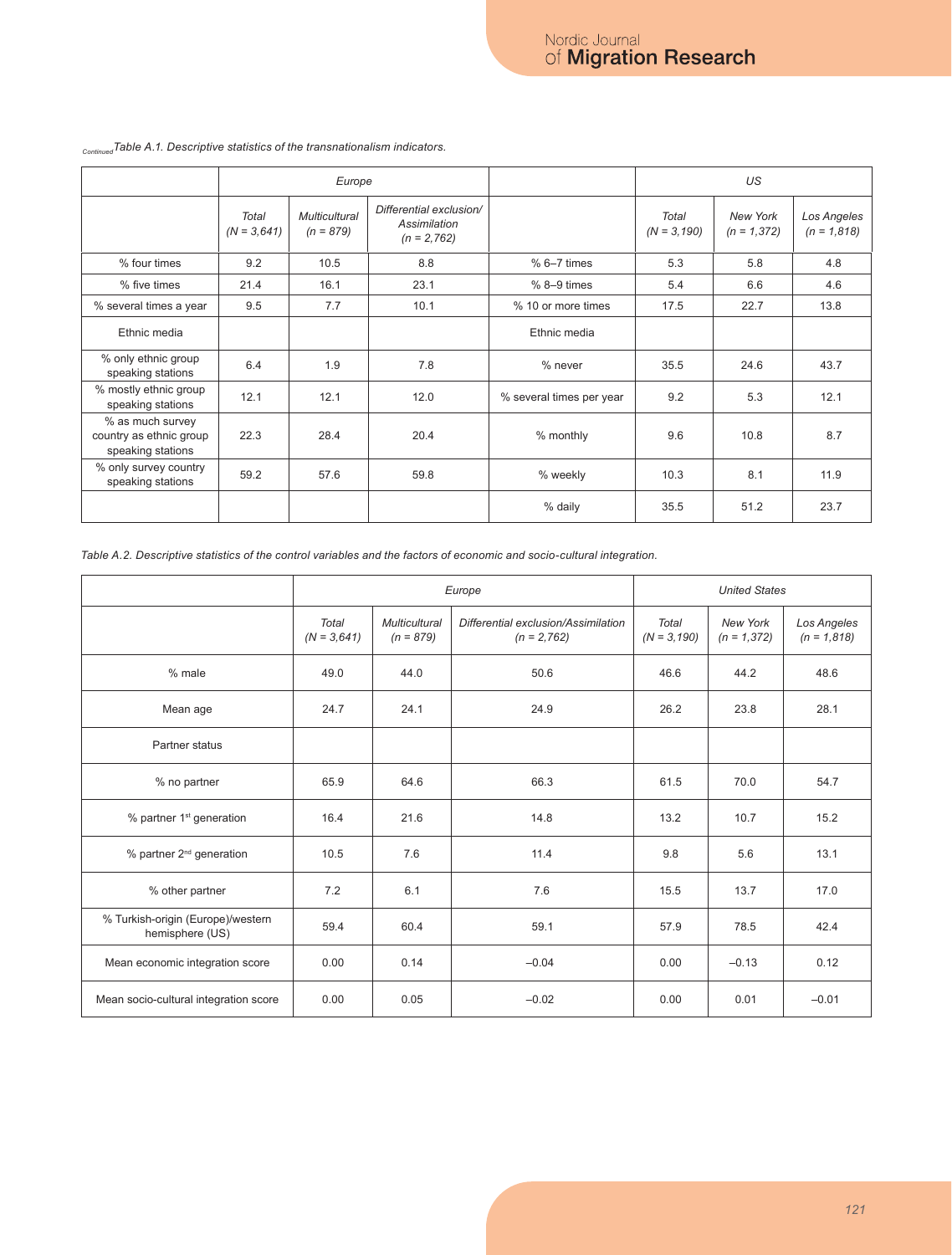# References

- <span id="page-11-8"></span>*Alba, RD & Nee, V 2003, Remaking the American mainstream: assimilation and contemporary immigration, Harvard University Press, Cambridge, MA.*
- <span id="page-11-24"></span>*Ambrosetti, E, Cela, E & Fokkema, T 2011, The remittances behaviour of the second generation in Europe: altruism or self-interest? Quaderno di Ricerca No. 368. Dipartimento di Scienze Economische e Sociali, Università Politecnica delle Marche, Ancona.*
- <span id="page-11-16"></span>*Bean, F, Brown, SK, Bachmeier, JD, Fokkema, T, Lessard-Phillips, L & Mollenkopf, JH 2010, 'Urban contexts and immigrant integration: a comparative examination of second-generation incorporation in U.S. and European cities', Conference on comparative perspectives on the second generation in Europe and the United States, Russell Sage Foundation, New York.*
- <span id="page-11-23"></span>*Calinski, T & Harabasz, J 1974, 'A dendrite method for cluster analysis', Communications in Statistics, vol. 3, no. 1, pp. 1–27.*
- <span id="page-11-12"></span>*Castles, S & Miller, MJ 2009, The age of migration: international population movements in the modern world, 4th edition, The Guildford Press, New York.*
- <span id="page-11-13"></span>*Crul, M, Schneider, J & Lelie, F (eds) (2012), The European second generation compared: does the integration context matter?, Amsterdam University Press, Amsterdam.*
- <span id="page-11-19"></span>*de Haas, H & Fokkema, T 2010, 'Intra-household conflicts in migration decisionmaking: return and pendulum migration in Morocco', Population and Development Review, vol. 36, no. 3, pp. 541–561, DOI: 10.1111/j.1728-4457.2010.00345.x.*
- <span id="page-11-4"></span>*Eckstein, S & Barberia, L 2002, 'Grounding immigrant generations in history: Cuban Americans and their transnational ties', International Migration Review, vol. 36, no. 3, pp. 799–837, DOI: 10.1111/j.1747-7379.2002.tb00105.x.*
- <span id="page-11-5"></span>*Espiritu, YL 2003, Home bound Filipino lives across cultures, communities, and countries, University of California Press, Berkeley, CA.*
- <span id="page-11-6"></span>*Foner, N 2005, In a new land: a comparative view of immigration. New York University Press, New York.*
- <span id="page-11-14"></span>*Foner, N 2007, 'How exceptional is New York? Migration and multiculturalism in the empire city', Ethnic and Racial Studies, vol. 30, no. 6, pp. 999–1023, DOI: 10.1080/01419870701599440.*
- <span id="page-11-7"></span>*Fouron, GE & Glick Schiller, N 2002, 'The generation of identity: redefining the second generation within a transnational social field', in The changing face of home: the transnational lives of the second generation, eds P Levitt & MC Waters, Russell Sage Foundation, New York, pp. 168–208.*
- <span id="page-11-18"></span>*Ganzeboom, HBG & Treiman, DJ 1996, 'Internationally comparable measures of occupational status for the 1988 International standard classification of occupations', Social Science Research, vol. 25, no. 3, pp. 201–239.*
- <span id="page-11-15"></span>*Glazer, N & Moynihan, DP 1970, Beyond the melting pot: the*

*Negroes, Puerto Ricans, Jews, Italians, and Irish of New York city (Second Edition), MIT Press, Cambridge, MA.*

- <span id="page-11-0"></span>*Glick Schiller, N, Basch, L & Blanc-Szanton, C 2006, 'Transnationalism: a new analytic framework for understanding migration', Annals of the New York Academy of Sciences, vol. 645, pp. 1–24, DOI: 10.1111/j.1749-6632.1992.tb33484.x.*
- <span id="page-11-9"></span>*Gordon, MM 1964, Assimilation in American life: the role of race, religion, and national origins, Oxford University Press, New York.*
- <span id="page-11-10"></span>*Granovetter, MS 1995, Getting a job: a study of contacts and careers (Second edition), University of Chicago Press, Chicago.*
- <span id="page-11-20"></span>*Grasmuck, S & Pessar, PR 1991, Between two islands: Dominican international migration, University of California Press, Berkeley, CA.*
- *Groenewold, G & Lessard-Phillips, L (2012) 'Research methodology', in The European second generation compared: does the integration context matter?, eds M Crul, J Schneider & F Lelie, Amsterdam University Press, Amsterdam.*
- <span id="page-11-11"></span>*Guarnizo, L, Portes, A & Haller, W 2003, 'Assimilation and transnationalism: determinants of transnational political action among contemporary migrants', American Journal of Sociology, vol. 108, no. 6, pp. 1211–1248.*
- <span id="page-11-21"></span>*Hirsch, JS 2000, 'En El Norte La Mujer Manda: gender, generation, and geography in a Mexican transnational community', in Immigration research for a new century: multidisciplinary perspectives, eds N Foner, RG Rumbaut & SJ Gold, Russell Sage Foundation, New York, pp. 369–389.*
- <span id="page-11-22"></span>*Hondagneu-Sotelo, P 1994, Gendered transitions: Mexican experiences of immigration, University of California Press, Berkeley, CA.*
- <span id="page-11-17"></span>Jolliffe, IT 2002, Principal component analysis (Second edition), *Springer-Verlag, New York.*
- <span id="page-11-2"></span>*Kasinitz, P, Mollenkopf, JH, Waters, MC & Holdaway, J 2008, Inheriting the city: the children of immigrants come of age, Russell Sage Foundation and Harvard University Press, New York and Cambridge, Mass.*
- <span id="page-11-1"></span>*Kasinitz, P, Waters, MC, Mollenkopf, JH & Anil, M 2002, 'Transnationalism and the children of immigrants in contemporary New York', in The changing face of home: the transnational social lives of the second generation, eds P Levitt & MC Waters, Russell Sage Foundation, New York, pp. 96–122.*
- <span id="page-11-25"></span>*Lee, H 2007, 'Transforming transnationalism: second generation Tongans overseas', Asian and Pacific Migration Journal, vol. 16, no. 2, pp. 157–178.*
- <span id="page-11-3"></span>*Lee, H (ed.) 2008, Ties to the homeland: second generation transnationalism, Cambridge Scholars Publishing, United Kingdom.*